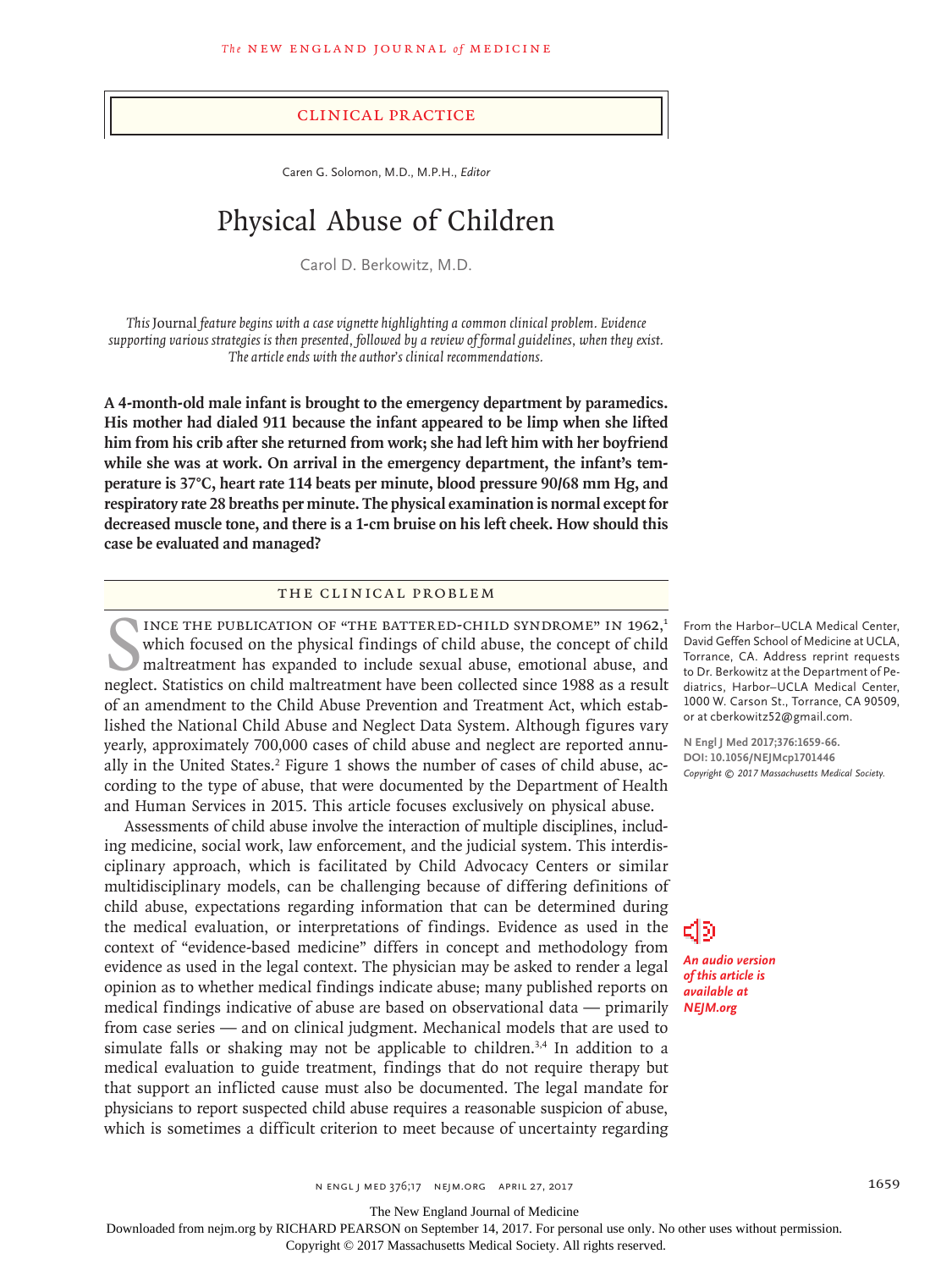#### **Key Clinical Points**

#### **Physical Abuse of Children**

- Physically abused children, particularly infants, may present with nonspecific symptoms and signs, such as vomiting or apnea; the possibility of abusive head trauma requires consideration in such cases.
- Physical findings, such as bruising of the face, neck, or torso, or intraoral lesions, such as torn frenula, in infants who are not yet ambulatory should arouse suspicion of inflicted trauma.
- The evaluation of infants and young children for suspected inflicted trauma should include a complete physical examination of the child, with particular attention to the skin, oral cavity, and abdomen; imaging of the brain; a funduscopic examination for retinal hemorrhages; a skeletal survey; and measurement of hepatic and pancreatic enzymes.
- Physicians are mandated to report to child protective services cases in which they have a reasonable suspicion of child abuse.

the diagnosis, particularly when the physician has an ongoing relationship with the family, in which case the physician may want to be more certain of the diagnosis.<sup>5</sup>

## STRATEGIES AND EVIDENCE

## **Evaluation**

Although abused children may often have injuries to more than one area, some have injuries that are isolated or sentinel (i.e., having the potential to predict a catastrophic event). The recognition of such findings provides an opportunity for intervention and prevention of more serious consequences, including death. In addition to per-



forming a careful physical examination, assessors must be knowledgeable about child development and should assess the credibility of the details of the alleged event. Table 1 provides a list of the recommended steps that should be taken to assess cases of suspected child abuse. For the purpose of a brief overview of physical abuse, it is useful to categorize injuries into four domains: abusive head trauma, abdominal trauma, cutaneous and intraoral findings, and fractures.

#### **Abusive Head Trauma**

The term "shaken-baby syndrome" was introduced more than 30 years ago, $6$  and since then, vigorous discussion has ensued regarding whether the neuropathologic symptoms associated with the shaken-baby syndrome are attributable to shaking alone or whether a blunt impact is required. In a 2009 policy statement, the American Academy of Pediatrics recommended replacing the term shaken-baby syndrome with "abusive head trauma" to avoid the connotation that the mechanism of injury was specifically known for individual cases<sup>7</sup>; we use the more recent terminology here.

The incidence of abusive head trauma is estimated at 20 to 30 cases per 100,000 infants younger than 1 year of age.8 Mild cases may go unrecognized, and fatal cases with additional injuries may be categorized as multiple traumatic injuries. Data indicate a decline in abusive head trauma during the period from 2009 through 2014.<sup>9</sup> Infants and young children are at particular risk. Affected infants may have nonspecific symptoms or signs, such as a brief unexplained event that has resolved, apnea, altered mental status, loss of consciousness, limpness, vomiting, seizure, poor feeding, or swelling of the scalp.

The New England Journal of Medicine

Downloaded from nejm.org by RICHARD PEARSON on September 14, 2017. For personal use only. No other uses without permission.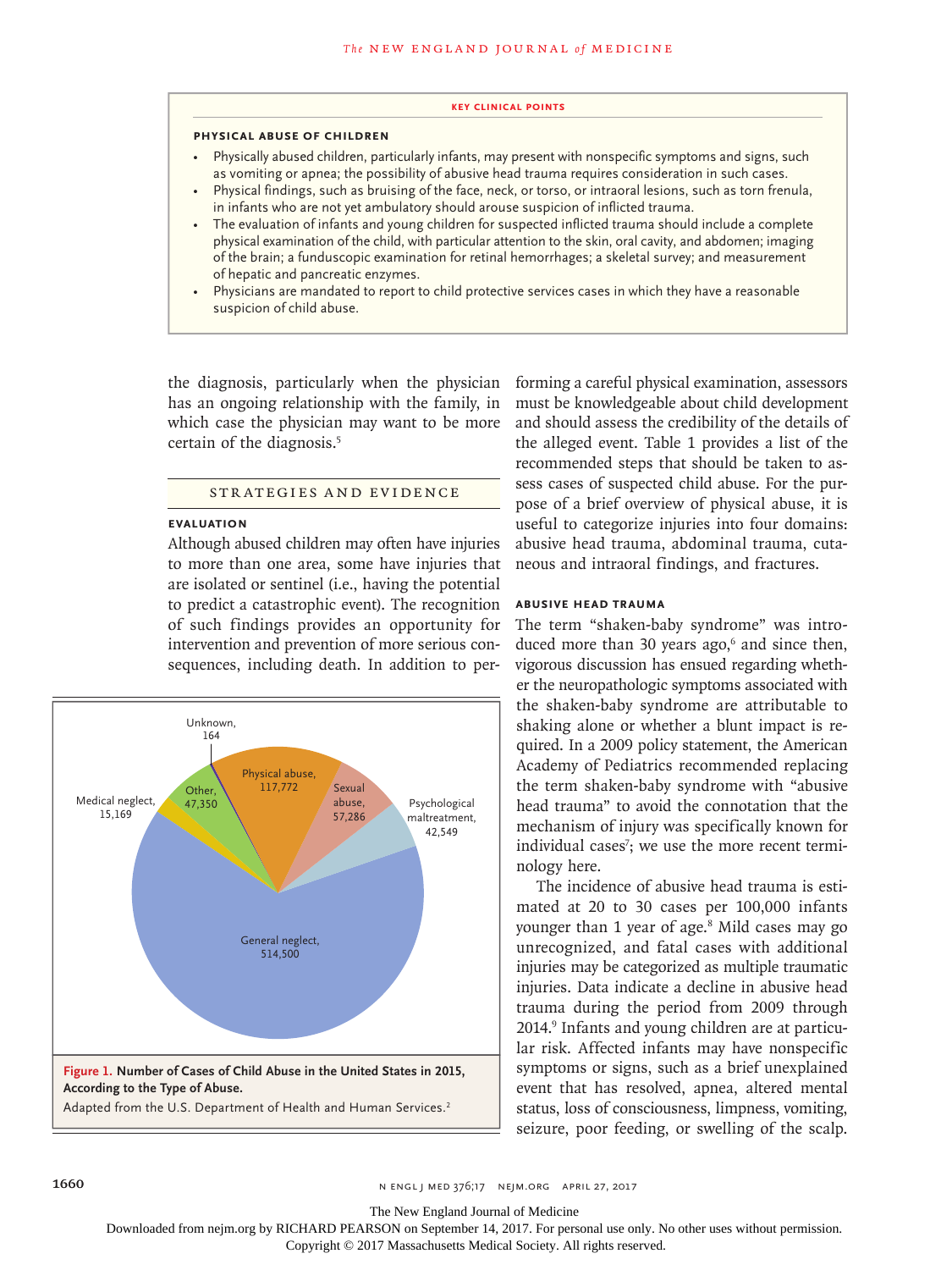| Table 1. Assessment for Suspected Physical Abuse of a Child.                                                                                                                                                                                                |
|-------------------------------------------------------------------------------------------------------------------------------------------------------------------------------------------------------------------------------------------------------------|
| Step 1: Obtain a careful history of the alleged circumstances surrounding the injury.                                                                                                                                                                       |
| Were there witnesses to the event?                                                                                                                                                                                                                          |
| Who was present with the child when the event occurred?                                                                                                                                                                                                     |
| Can the alleged event account for the injuries?                                                                                                                                                                                                             |
| Is the child's developmental level consistent with the proposed mechanism of injury?                                                                                                                                                                        |
| What was done when the event occurred or the child became symptomatic?                                                                                                                                                                                      |
| Was there a delay in seeking medical attention?                                                                                                                                                                                                             |
| Step 2: Perform a complete examination with the child fully unclothed.                                                                                                                                                                                      |
| Document the overall clinical status of the child.                                                                                                                                                                                                          |
| Document the presence of any bruises, burns, or other cutaneous findings.                                                                                                                                                                                   |
| Document the presence of intraoral lesions by carefully checking each frenulum for injury.                                                                                                                                                                  |
| Document the presence of findings such as subconjunctival hemorrhages.                                                                                                                                                                                      |
| Photograph the findings or request that law enforcement obtain photographs.                                                                                                                                                                                 |
| Step 3: Initiate a diagnostic workup on the basis of the findings and clinical condition of the child. The acuteness of<br>the child's condition and the need for medical intervention may determine the order in which diagnostic studies<br>are obtained. |
| Perform CT or MRI of the head.                                                                                                                                                                                                                              |
| Perform CT of the abdomen with contrast enhancement if abdominal injuries are suspected.                                                                                                                                                                    |
| Obtain complete blood count, assess basic metabolic profile, perform coagulation studies, and measure hepatic<br>and pancreatic enzymes.                                                                                                                    |
| Perform a full skeletal survey.                                                                                                                                                                                                                             |
| Perform a funduscopic examination with photographs.                                                                                                                                                                                                         |
| Step 4: Manage any acute medical problem.                                                                                                                                                                                                                   |
| Step 5: Notify child protective services as mandated in the state. Notification of law enforcement is also mandated<br>in some jurisdictions.                                                                                                               |
| Step 6: Hospitalize the child if needed.                                                                                                                                                                                                                    |
| Step 7: Have hospital personnel or a child protective services social worker perform an extensive social evaluation.                                                                                                                                        |
| Step 8: Consider an additional forensic workup if indicated or requested or refer the case to a pediatrician, team, or<br>center that specializes in child abuse cases. Additional tests that might be performed include the following:                     |
| A radionuclide scan to look for occult or acute fractures                                                                                                                                                                                                   |
| A repeat skeletal survey in 2 weeks                                                                                                                                                                                                                         |
| Evaluation for blood dyscrasia                                                                                                                                                                                                                              |
| Evaluation for osteogenesis imperfecta                                                                                                                                                                                                                      |
| Evaluation of other medical problems as suggested by the differential diagnosis of the findings                                                                                                                                                             |

In the absence of another reasonable explanation, these clinical features should prompt consideration of abusive head trauma. In one report, a third of infants in whom abusive head trauma was subsequently diagnosed had been seen by a physician within 3 weeks before their diagnosis for nonspecific symptoms; at these earlier evaluations, abusive head trauma was not considered in the differential diagnosis.<sup>10</sup> In another study of shaking in which perpetrators admitted to shaking a child, more than a quarter of infants

had previously presented with poor weight gain, ecchymoses, and fractures, conditions that were also diagnosed without suspicion of inflicted trauma as the cause. $11$ 

The assessment of an infant for suspected abusive head trauma should include a thorough evaluation of the skin for bruising, especially the skin of the face, ear, neck, and torso, and an evaluation of the oral cavity (e.g., for a torn frenulum, which might be caused from efforts to silence a crying infant).<sup>12</sup> A funduscopic examina-

The New England Journal of Medicine

Downloaded from nejm.org by RICHARD PEARSON on September 14, 2017. For personal use only. No other uses without permission.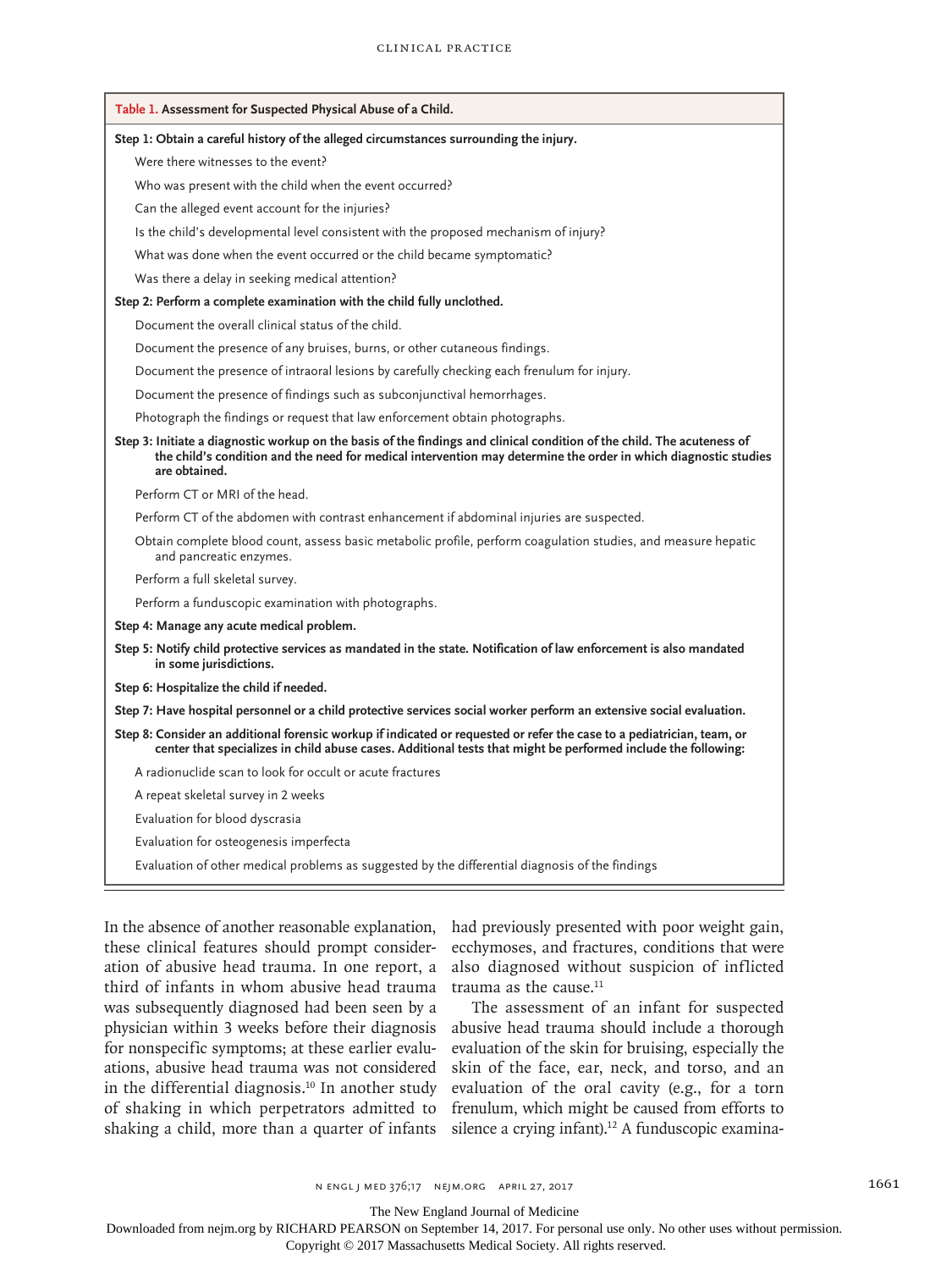tion should be performed by a pediatric ophthalmologist, and when abnormal, photographs should be obtained to document the presence and extent of retinal hemorrhages, although retinal hemorrhages in the absence of intracranial injury are uncommon.13,14 Although the differential diagnosis of retinal hemorrhages is extensive, conditions such as leukemia, meningitis, and hypertension can be readily diagnosed by medical testing to distinguish the findings from those associated with physical abuse. The mechanism of retinal hemorrhages is related to traction on the retina by the vitreous as the eye moves back and forth within the orbit. Retinal hemorrhages are reported in approximately 85% of children with abusive head trauma. Extensive hemorrhages involve all layers of the retina, extend to the ora serrata, and may lead to retinal tears, schisis (abnormal splitting of the retina), retinal detachment, or vitreal hemorrhage. Skeletal surveys are also recommended.15 Among infants with abusive head trauma, associated rib fractures from forceful thoracic compression as the infant is held and shaken or fractures of the metaphyseal areas of the legs as the legs jerk back and forth during the shaking episode may also be present.<sup>16</sup>

Imaging of the brain and skull may show a range of findings.15 Computed tomography (CT) is recommended if acute neurologic symptoms or signs are present; otherwise, magnetic resonance imaging (MRI) is preferred to avoid the use of radiation, despite the need for sedation in the noncomatose child.17 Subdural hemorrhages may be noted but generally do not account for severe neurologic sequelae of head trauma (Fig. 2). Brain parenchyma may show a contusion or shear injury (i.e., diffuse axonal injury). $18$  Cerebral edema may be related to trauma or hypoxemia caused by apnea from brain-stem dysfunction (Fig. 3). MRI may reveal extraaxial hemorrhages of various ages that are indicative of previous injuries.<sup>11</sup> Skull fractures may be noted on the skeletal survey or the CT scan. Three-dimensional reconstruction of the bone windows (i.e., CT cross sections of the skull) helps to delineate areas of impact to the skull and differentiates cranial sutures from fractures.19

Parents may profess no explanation for the findings of head trauma; they may state that the baby was fine when placed in the crib, or they may suggest actions by the infant that are beyond the infant's developmental abilities. Some parents

may report a short fall (less than 1.5 m) as the reason for the child's severe intracranial injury. However, short falls are extremely unlikely to cause severe intracranial trauma; the estimated likelihood of death from such falls is 0.48 cases per 1 million children younger than 5 years of age.20 A model that evaluated data from more than 1000 children who were younger than 3 years of age and had intracranial injury estimated the probability that the injury was related to abusive head trauma on the basis of the presence of six findings: apnea; retinal hemorrhages; rib fractures; long-bone fractures; seizures; and head bruising, neck bruising, or both. $21$  The positive predictive value for abusive head trauma varied from 4% if none of the factors were present to 97% if all six factors were present. Such data have been used to develop clinical prediction rules and to explain the significance of findings to investigators who do not have a medical background.22

### **Abdominal Trauma**

Isolated inflicted abdominal trauma, although less common than head trauma across all age groups, affects older toddlers (median age, 2.6 years) more often than younger infants and carries a high risk of death because medical care may be delayed or symptoms misdiagnosed.<sup>23</sup> The most



**Figure 2. CT Scan of the Head of a 17-Day-Old Infant with a History of Fussiness.**

A CT scan (sagittal view) of the head of a 17-day-old infant with a history of fussiness shows the presence of a skull fracture (thick arrow), cephalohematoma (thin arrow), and subdural hematoma (arrowhead).

1662 **n ENGL j MED 376;17 NEJM.ORG APRIL 27, 2017** 

The New England Journal of Medicine

Downloaded from nejm.org by RICHARD PEARSON on September 14, 2017. For personal use only. No other uses without permission.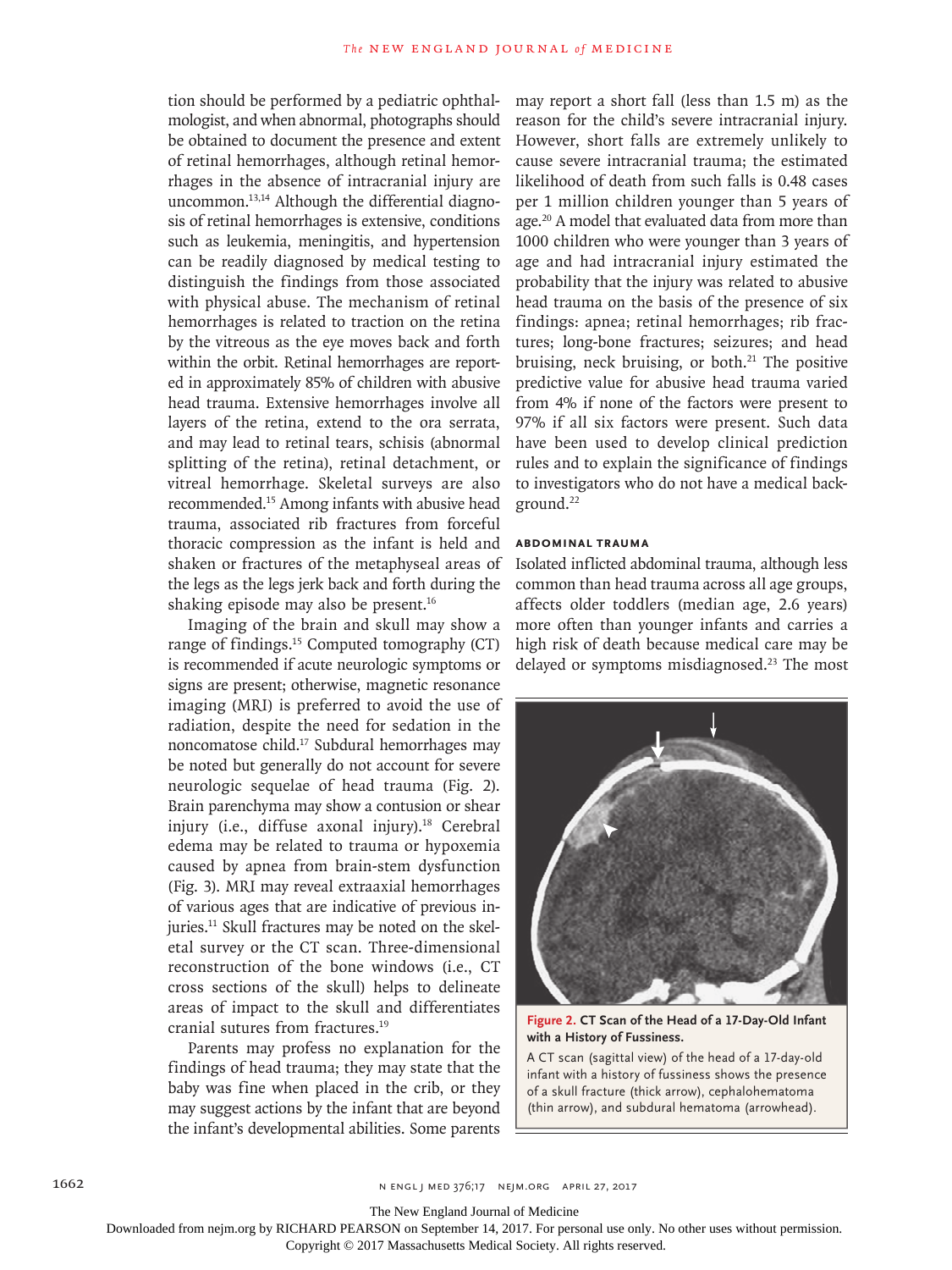common injuries include laceration or hematoma of the liver, splenic injury, hollow viscus injury or pancreatic injury, and hematoma of the duodenum.23-25

For proper examination, the child must be fully undressed. A bruise on the abdomen arouses concern for trauma; however, such bruises are uncommon because the force of a blow to the abdomen is dissipated internally and the skin is spared.

Because children with abusive head trauma may have occult abdominal injuries, the levels of hepatic and pancreatic enzymes should be measured in cases in which abusive head trauma is recognized or suspected.<sup>24</sup> Studies have shown that 3 to 4% of children who are evaluated for child abuse for any reason have elevated hepatic or pancreatic enzymes.<sup>24,26</sup> Children with gastrointestinal symptoms, abdominal pain, or elevated enzymes should be evaluated by CT with intravenous administration of contrast material. Ultrasonography, which is sometimes performed when suspicion of abdominal trauma is low, is considerably less sensitive than CT.15

## **Cutaneous and Intraoral Findings**

Bruises are common in young, mobile children and do not necessarily indicate inflicted injury.<sup>27</sup> Medical conditions, such as coagulopathies or certain genetic disorders, can confer a predisposition to "easy bruisability," and screening for these disorders is recommended in a child who has extensive or atypical bruising. Falls often cause bruises over bony prominences (shins and forehead) but are less likely to cause bruising over areas such as the buttocks, hands, and trunk. In addition, a pediatric adage, "Those who don't cruise rarely bruise,"28 denotes that bruises, especially on the face or trunk, rarely occur in nonambulatory infants. Bruises in these areas, as well as intraoral lesions, should be considered to be sentinel findings that arouse suspicion of inflicted injury.29,30 Patterned bruises that mirror an offending object, such as a handprint or belt mark, are also indicative of an inflicted injury. Inflicted burns from immersion in scalding water or from contact with a heated object may also have a characteristic appearance. Previously, bruises were assigned an estimated age on the basis of their color, but subsequent studies have shown substantial variation in the color and duration of bruises on the basis of the patient's

age, the location of the bruise, and the extent or depth of the bruise.<sup>31</sup>

#### **Fractures**

Skeletal surveys are recommended in all children 2 years of age or younger in whom abuse is suspected (whether a fracture is specifically suspected or not) as well as in children older than 2 years of age in whom a fracture is present and an inflicted injury is suspected.<sup>15</sup> Recommended radiographs include those of the skull (anteroposterior and lateral views); cervical, thoracic, and lumbosacral spine (anteroposterior and lateral views); ribs, including oblique views; bony pelvis (anteroposterior view); humeri (anteroposterior view), femora (anteroposterior view), and tibias (anteroposterior view); and hands (frontal view) and feet (anteroposterior view). In contrast to fractures in normally active children, fractures in children who are nonambulatory arouse concern for inflicted trauma, as do certain types of fractures.32,33 Both rib fractures and classic metaphyseal lesions ("chip" fractures or "bucket handle" fractures) are considered to be fairly specific for inflicted injuries.<sup>16,34,35</sup>

Fractures that result from squeezing an infant usually involve the lateral or posterior aspects of



**Figure 3. CT Scan of the Head of a 30-Month-Old Toddler with a History of Falling from a Standing Position.** Cerebral edema and loss of gray-white differentiation can be seen in this CT scan of the head of a 30-month-old toddler with a history of falling to the floor from a standing position.

n engl j med 376;17 nejm.org April 27, 2017 1663

The New England Journal of Medicine

Downloaded from nejm.org by RICHARD PEARSON on September 14, 2017. For personal use only. No other uses without permission.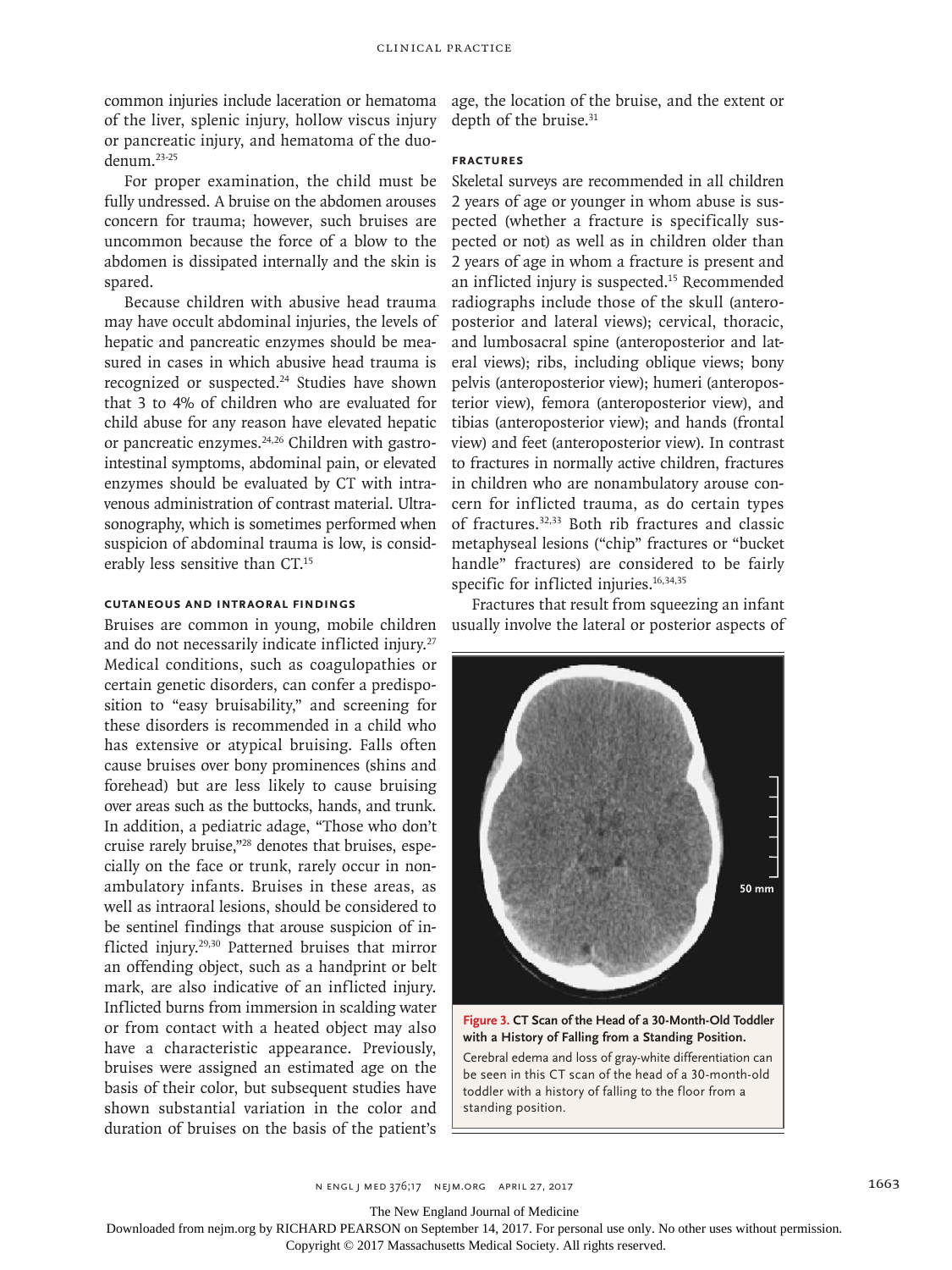the ribs. Acute rib fractures are difficult to see on a standard radiograph but may be seen on a nuclear bone scan. Alternatively, when initial images of the ribs appear to be negative, a repeat radiograph 2 weeks later may reveal callus formation. During this 2-week period, depending on other findings, the child may be hospitalized or may reside in the family home or in a foster home. A repeat skeletal survey is a routine part of the forensic evaluation, even in cases in which a newly detected fracture does not require therapeutic intervention.36

The precise mechanism by which metaphyseal lesions occur is unclear but may involve a sudden tug or a shear to the ends of the bones.<sup>34</sup> Callus formation is not apparent, and lesions appear as metaphyseal chips or irregularities. Radiographic findings may resemble metaphyseal changes related to rickets or congenital infections; distinguishing among these conditions, with the use of other clinical and laboratory findings, is important to avoid misdiagnosis. Fractures involving the scapula, sternum, or acromion are less common but are of similar concern. Although fractures such as spiral fractures of long bones may be inflicted, such fractures also occur accidentally (e.g., "toddler's fracture" [distal spiral tibial fracture]). In the assessment of any fracture, the proposed mechanism of injury and the developmental ability of the child need to be considered.

Other causes of fracture warrant consideration. Although there is evidence that adults with vitamin D insufficiency are at increased risk for fractures, studies have not shown a higher prevalence of fractures among children with low vitamin D levels in the absence of biochemical or radiologic evidence of rickets.37-39 Administration of vitamin D is now recommended for all breast-fed infants to prevent rickets.

Osteogenesis imperfecta should be considered in any child who has multiple fractures.<sup>40</sup> At least eight different types of osteogenesis imperfecta have been identified. Physical findings (e.g., blue sclerae or wormian bones [i.e., irregular bone that is present within cranial sutures]) or a family history of the condition may suggest the diagnosis. When genetic testing for *COL1A1* and *COL1A2* (mutations of which are associated with osteogenesis imperfecta) uncovers a variant of unknown significance, the relationship to osteogenesis imperfecta is uncertain; therefore, genetic

consultation is warranted when further evaluation of the fractures is considered. Courts may request diagnostic studies, even in cases in which medical indications are absent.

#### AREAS OF UNCERTAINTY

Uncertainties continue to surround determinations of abusive head trauma. Whether an impact is needed to cause brain injury or whether the injury can be sustained with shaking alone is still under debate. According to the American Academy of Pediatrics, "The act of shaking leading to shaken baby syndrome is so violent that individuals observing it would recognize it as dangerous and likely to kill a child."41 The "unified hypothesis" proposes that brain injury is precipitated by hypoxemia, not trauma.42 Other researchers suggest that brain injury is a result of hypoxic injury owing to neural root ganglion damage from neck motion, brain-stem dysfunction, and resultant apnea.<sup>43</sup> Such injury cannot be seen on imaging studies but may be identified with careful dissection at autopsy. Neither mechanism accounts for subdural hemorrhage, which is not found in the absence of trauma.<sup>44</sup>

For the purpose of prosecution, the time that an injury was sustained may be critical to identifying a perpetrator. However, the time between the infliction of an injury and the onset of clinical symptoms or presentation is variable or uncertain.11,45 In a review of cases of shaking, 14% of perpetrators stated that the child became symptomatic immediately; 21% noted that the child became exhausted immediately, fell asleep, and then showed symptoms 1.5 to 3 hours later; and the remainder were uncertain about the time between the shaking and symptoms, although in all cases the duration was less than 24 hours.<sup>11</sup> In general, symptoms or signs of massive intracranial injury, including hemorrhage and cerebral edema, occur in close temporal proximity to the injurious event. A lucid interval — a symptomfree period between injury to the head and subsequent deterioration — may occur with epidural hematoma (and, in rare cases, with subdural hematoma). The duration of the interval is unpredictable and varies depending on the source of the bleeding (arterial or venous) and on the degree of vascular disruption. Although these uncertainties are well recognized in the medical

The New England Journal of Medicine

Downloaded from nejm.org by RICHARD PEARSON on September 14, 2017. For personal use only. No other uses without permission.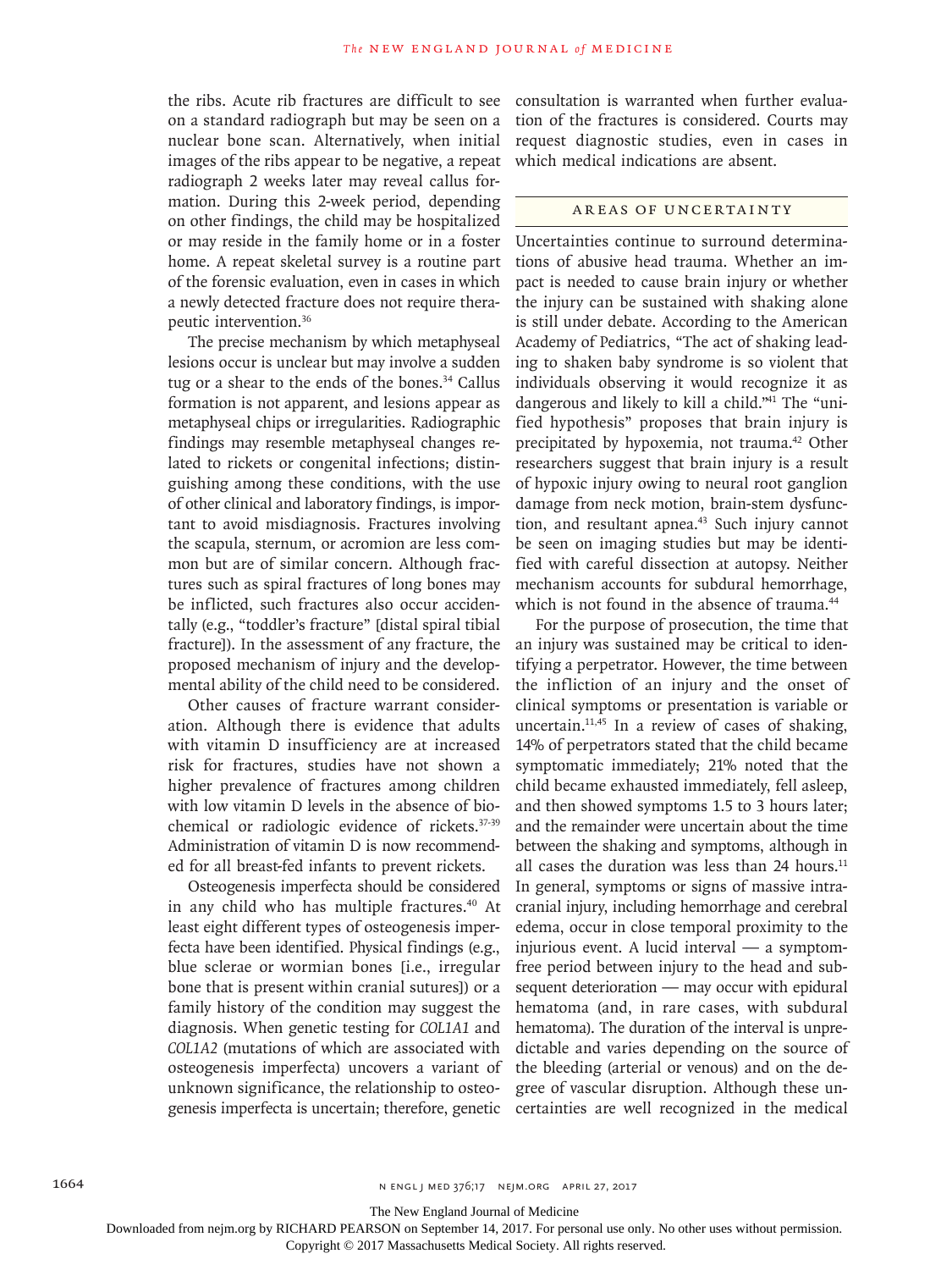community, data limitations and inconsistencies pose particular challenges in the courtroom, where greater certainty is expected.

Current efforts to prevent child abuse include home visitation by trained clinical personnel and parenting education, which targets potential precipitating events, such as infant crying (by recommending that parents "carry, comfort, walk and talk" or walk away) and toilet-training accidents (by informing parents of realistic developmental expectations).46,47 A 10-year study compared the rate of hospitalization for abusive head trauma among infants 23 months of age or younger in a state that had a universal education program for parents of newborn infants regarding violent infant shaking with the rate in five other states without such a program. The results of the study showed that the program was not associated with a reduction in the rate of hospitalization.<sup>48</sup>

#### Guidelines

Recommendations regarding the evaluation and management of suspected victims of physical child abuse have been published by the American Academy of Pediatrics.<sup>7,12,15,36</sup> A list of recommended steps to be taken to assess suspected cases of physical child abuse is provided in Table 1. The reporting of cases is not mandated in all full text of this article at NEJM.org.

countries. The International Society for the Prevention of Child Abuse and Neglect provides a forum for discussion and exchange of best practices among nations. U.S. guidelines are recognized internationally as a framework for child abuse evaluations. Recommendations in the current article are concordant with U.S. guidelines.

### Conclusions a nd **RECOMMENDATIONS**

The infant in the vignette has had a brief unexplained event that has resolved and has facial bruising, findings that arouse concern for abusive head trauma. The infant should be admitted to the hospital and evaluated with an MRI, a funduscopic examination for retinal hemorrhages, a skeletal survey, measurement of hepatic and pancreatic enzymes, and coagulation studies. A more extensive social history should be obtained, including who was caring for the infant during the mother's absence and whether other children are in the home (Table 1). The case must be reported to child protective services. All findings should be recorded meticulously in the infant's medical record.

No potential conflict of interest relevant to this article was reported.

Disclosure forms provided by the author are available with the

#### **References**

**1.** Kempe CH, Silverman FN, Steele BF, Droegemueller W, Silver HK. The batteredchild syndrome. JAMA 1962;181:17-24.

**2.** Administration for Children and Families, Administration on Children, Youth and Families, Children's Bureau. Child maltreatment 2015 — data tables. Washington, DC: Department of Health and Human Services, 2017 (http://www.acf.hhs .gov/programs/cb/research-data-technology/ statistics-research/child-maltreatment).

**3.** Duhaime AC, Gennarelli TA, Thibault LE, Bruce DA, Margulies SS, Wiser R. The shaken baby syndrome: a clinical, pathological, and biomechanical study. J Neurosurg 1987;66:409-15.

**4.** Prange MT, Coats B, Duhaime AC, Margulies SS. Anthropomorphic simulations of falls, shakes, and inflicted impacts in infants. J Neurosurg 2003;99:143-50. **5.** Jones R, Flaherty EG, Binns HJ, et al.

Clinicians' description of factors influencing their reporting of suspected child abuse: report of the Child Abuse Reporting Experience Study Research Group. Pediatrics 2008;122:259-66.

**6.** Ludwig S, Warman M. Shaken baby syndrome: a review of 20 cases. Ann Emerg Med 1984;13:104-7.

**7.** Christian CW, Block R. Abusive head trauma in infants and children. Pediatrics 2009;123:1409-11.

**8.** Ellingson KD, Leventhal JM, Weiss HB. Using hospital discharge data to track inflicted traumatic brain injury. Am J Prev Med 2008;34:Suppl:S157-S162.

**9.** Spies EL, Klevens J. Fatal abusive head trauma among children aged <5 years — United States, 1999–2014. MMWR Morb Mortal Wkly Rep 2016;65:505-9.

**10.** Jenny C, Hymel KP, Ritzen A, Reinert SE, Hay TC. Analysis of missed cases of abusive head trauma. JAMA 1999;281: 621-6.

**11.** Adamsbaum C, Grabar S, Mejean N, Rey-Salmon C. Abusive head trauma: judicial admissions highlight violent and repetitive shaking. Pediatrics 2010;126:546- 55.

**12.** Kellogg ND, American Academy of Pediatrics Committee on Child Abuse and Neglect. Evaluation of suspected child

physical abuse. Pediatrics 2007;119:1232- 41.

**13.** Levin AV, Christian CW, Committee on Child Abuse and Neglect, Section on Ophthalmology. The eye examination in the evaluation of child abuse. Pediatrics 2010;126:376-80.

**14.** Greiner MV, Berger RP, Thackeray JD, Lindberg DM. Dedicated retinal examination in children evaluated for physical abuse without radiographically identified traumatic brain injury. J Pediatr 2013;163: 527-31.

**15.** Section on Radiology, American Academy of Pediatrics. Diagnostic imaging of child abuse. Pediatrics 2009;123:1430-5.

**16.** Leaman LA, Hennrikus WL, Bresnahan JJ. Erratum to: Identifying non-accidental fractures in children aged <2 years. J Child Orthop 2016;10:467.

**17.** Mehta H, Acharya J, Mohan AL, Tobias ME, LeCompte L, Jeevan D. Minimizing radiation exposure in evaluation of pediatric head trauma: use of rapid MR imaging. AJNR Am J Neuroradiol 2016;37: 11-8.

n engl j med 376;17 nejm.org April 27, 2017 1665

The New England Journal of Medicine

Downloaded from nejm.org by RICHARD PEARSON on September 14, 2017. For personal use only. No other uses without permission.